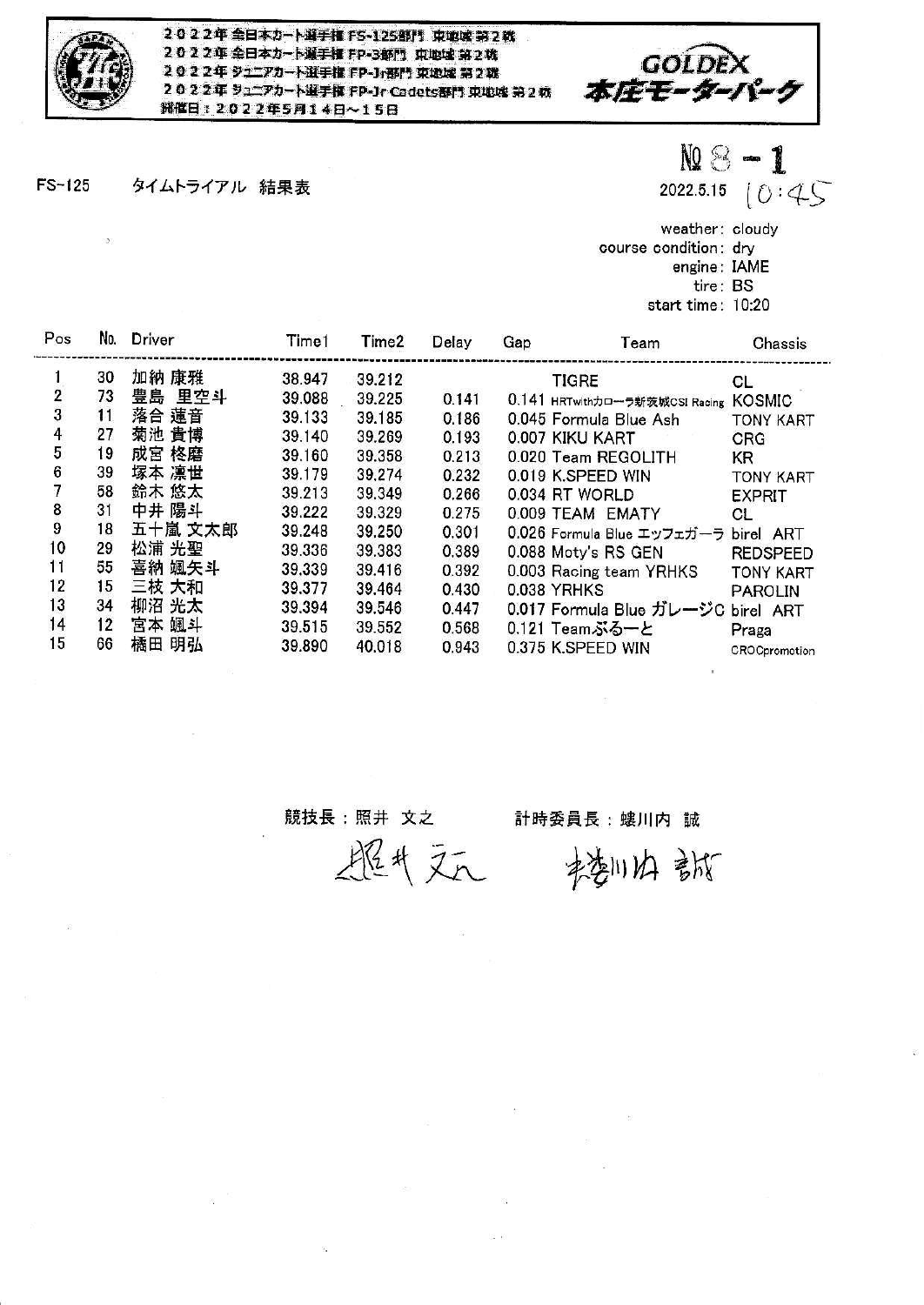

 $\tilde{S}$ 

2022年全日本カート選手権 FS-125部門 東地域第2戦 2022年全日本カート選手権 FP-3部門 東地域 第2戦 2022年ジュニアカート選手権 FP·Jr野門 東地域 第2戦 2022年 ジュニアカート選手権 FP-Jr Cadets部門 東地域 第2戦 **研催日: 2022年5月14日~15日** 



 $FS-125$ 予選ヒート 結果表 NQ 1

2022.5.15 - 7

weather: cloudy

course condition: dry

engine: IAME

tire: BS

start time: 11:41 goal time: 11:51

|    | Pos |    | No. Driver | Laps | Total Time  | Delay      | Gap   | <b>Best</b> | Team                                | Chassis          |
|----|-----|----|------------|------|-------------|------------|-------|-------------|-------------------------------------|------------------|
|    |     |    | 落合 蓮音      | 15   | 09:56.5     |            |       |             | 39.080 Formula Blue Ash             | <b>TONY KART</b> |
|    | 2   | 73 | 豊島 里空斗     | 15   | 09:56.7     | 0.126      | 0.126 |             | 39.352 HRTwithカローラ新茨城CSI Racing     | <b>KOSMIC</b>    |
|    |     | 31 | 中井 陽斗      | 15   | 09:59.9     | 3.342      | 3.216 |             | 39.232 TEAM EMATY                   | CL               |
|    | 4   | 12 | 宮本 颯斗      | 15   | 10:01.2     | 4.626      | 1.284 |             | 39.132 Teamぶるーと                     | Praga            |
|    | 5   | 58 | 鈴木 悠太      | 15   | 10:01.3     | 4.783      | 0.157 |             | 39.280 RT WORLD                     | <b>EXPRIT</b>    |
|    | 6   | 19 | 成宮 柊磨      | 15   | 10:02.4     | 5.856      | 0.620 |             | 39.365 Team REGOLITH                | KR.              |
|    |     | 39 | 塚本 凛世      | 15   | 10:02.7     | 6.191      | 0.335 |             | 39.458 K.SPEED WIN                  | <b>TONY KART</b> |
|    | 8   | 18 | 五十嵐 文太郎    | 15   | 10:05.6     | 9.084      | 2.893 |             | 39.550 Formula Blue エッフェガーラ         | birel ART        |
|    | 9   | 27 | 菊池 貴博      | 15   | 10:05.7     | 9.188      | 0.104 |             | 39.269 KIKU KART                    | CRG              |
|    | 10  | 34 | 柳沼 光太      | 15   | 10:05.9     | 9.360      | 0.172 |             | 39.412 Formula Blue ガレージC birel ART |                  |
|    | 11  | 66 | 橘田 明弘      | 15   | 10:06.6     | 10.080     | 0.456 |             | 39.735 K.SPEED WIN                  | CROCpromotion    |
| ×. | 12  | 29 | 松浦 光聖      | 15   | 10:06.8     |            |       |             | 39.241 Moty's RS GEN                | <b>REDSPEED</b>  |
| ፠  | 13  | 55 | 喜納 颯矢斗     | 15   | 10:11.2     |            |       |             | 39.439 Racing team YRHKS            | <b>TONY KART</b> |
|    | 14  | 30 | 加納 康雅      | 5    | 03:21.1 DNF |            |       |             | 39.274 TIGRE                        | CL               |
|    | 15  | 15 | 三枝 大和      | 0    |             | <b>DNF</b> |       |             | <b>YRHKS</b>                        | <b>PAROLIN</b>   |

PENALTY: No. 29、55【5秒加算】 2022年 全日本カート選手権 統一規則書 第38条(25)(フロントフェアリングの正しくない装着状態)

競技長:照井 文之 計時委員長:螻川内 誠 退气运 控制的 部

 $\overline{\mathcal{L}}$